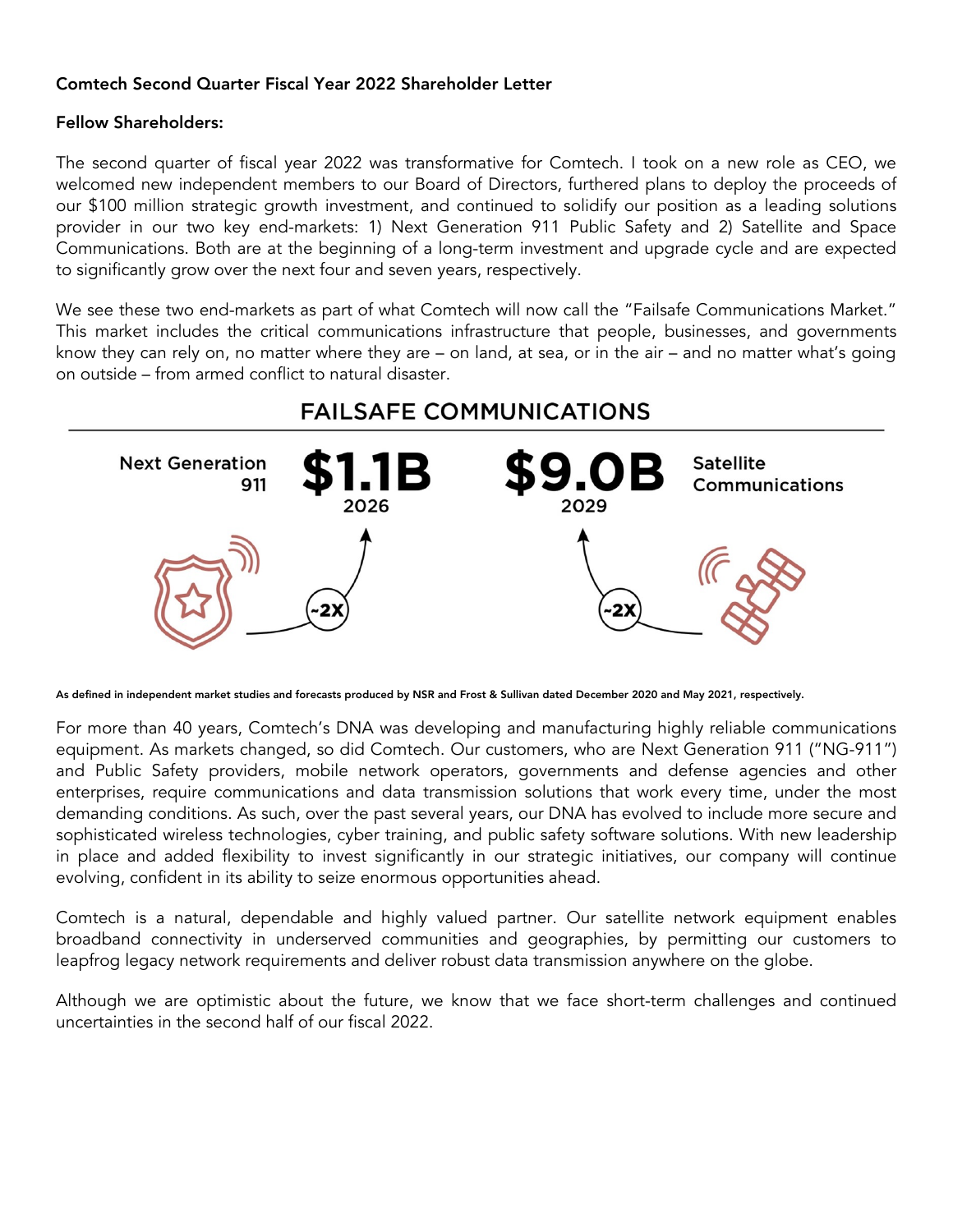The repercussions of the military conflict between Russia and Ukraine are significant. It has been said that war follows the Law of Unintended Consequences. Large-scale military engagements can profoundly dislocate political, economic and social conditions. They produce not only immediate change, but have the capacity to create extraordinary, and often unforeseen longer-term transformations.

For Comtech, the current conflict is directly impacting short-term elements of our sales pipelines. Certain customers have paused procurement and deployment of satellite and troposcatter communication systems, and instead began purchasing war-fighting equipment, such as anti-tank missiles and other "lethal equipment." The U.S. defense budget, and defense budgets worldwide, are now being adjusted in real-time to reflect the priorities of war and changing European geopolitics.

Given the economic sanctions against Russia and the daily evolution of the situation on the ground, we are assuming no new sales in Russia for the remainder of fiscal 2022, which translates into roughly a \$5.0 million reduction in order flow. We are actively hiring new employees to replace certain support activities previously conducted in Russia. In addition, we have asset exposure (primarily cash and accounts receivables) of approximately \$1.5 million.

On the other hand, our experience suggests that Comtech will benefit from an up-tick in demand as conflict and uncertainties create new and different opportunities for the types of communication solutions we supply. Once rockets and missiles are purchased and deployed, communication equipment deployments usually follow. We are seeing this play out live right now, but the magnitude and timing of demand is not yet predictable.

And, like many other companies around the world, we are working around supply chain constraints that include component shortages and quality issues as well as delays. Additionally, we are dealing with inflation. Freight costs were already impacted by COVID-19 issues and higher oil prices have not helped. Component prices are up approximately 10% in the past several months and freight costs, in some cases, have doubled.

Finally, while we are a stronger and more powerful organization for it, we are only just emerging from a drawn-out proxy contest, and the distraction of an unsolicited acquisition offer. These events required time and focus from leadership and slowed strategic execution, while competitors used this short-term uncertainty to their advantage. We experienced a higher level of employee stress and turnover, some bookings and contract wins were delayed, and in some cases, we lost them.

Nevertheless, we are incredibly proud that despite the cumulative challenges Comtech faced during our second quarter of fiscal 2022, we achieved a solid quarter of financial performance that exceeded our bottom-line expectations.

# **Key Second Quarter 2022 Financial Highlights:**

- Consolidated net sales were \$120.4 million, up 3.1% sequentially from Q1 2022;
- GAAP net loss attributable to common stockholders was \$23.5 million, and included \$13.6 million of CEO leadership transition charges (of which \$7.4 million related to amortization of stock-based awards) and \$9.1 million related to our settled proxy contest;
- GAAP EPS loss of \$0.89 and Non-GAAP EPS loss of \$0.03;
- Adjusted EBITDA was \$9.8 million, a 76.7% sequential increase from Q1 2022. Adjusted EBITDA and Non-GAAP EPS are Non-GAAP financial measures that are reconciled to the most directly comparable GAAP financial measure and are more fully defined in the Appendix below;

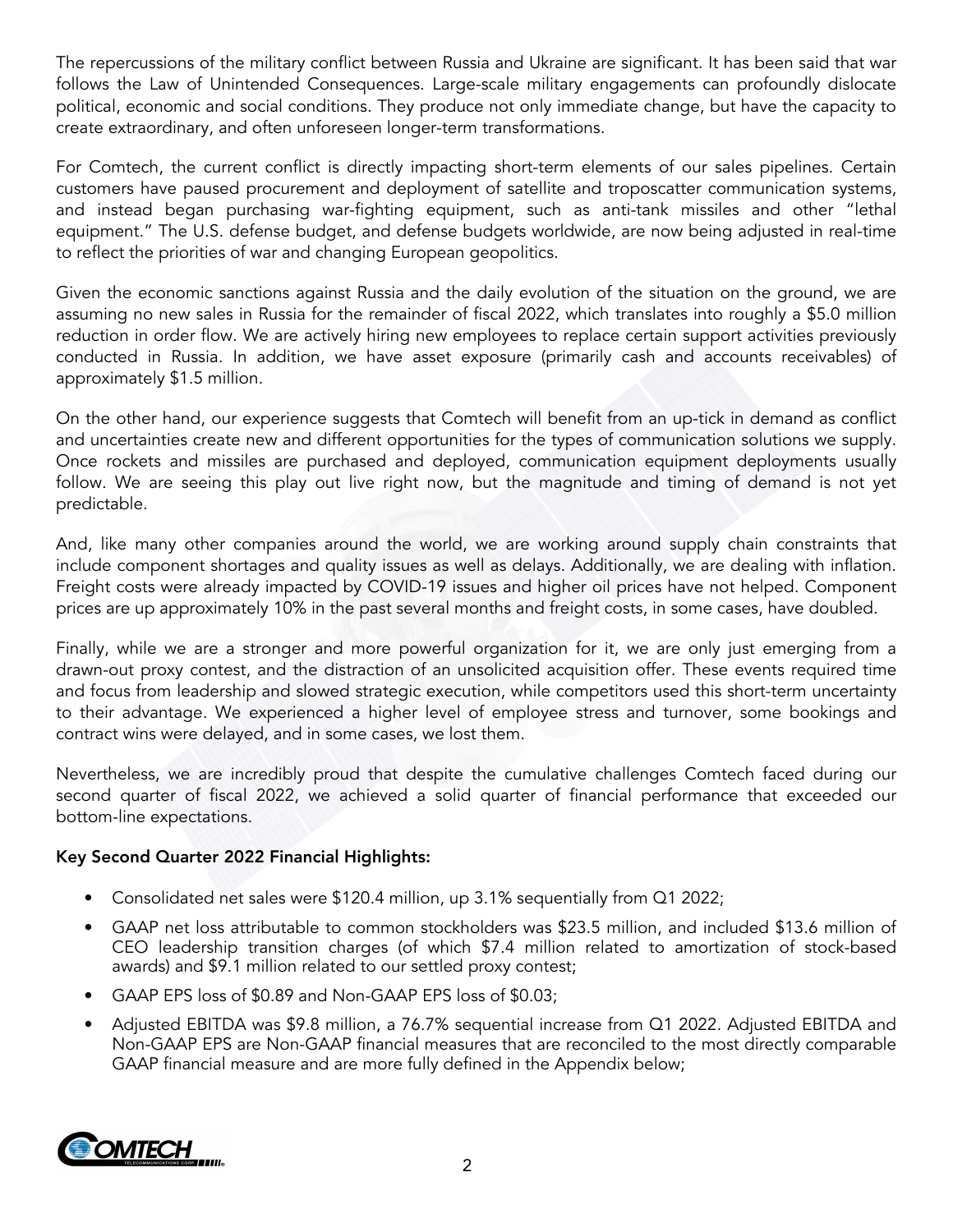- New bookings, also referred to as orders, were \$102.9 million, a 19.2% sequential increase from Q1 2022, resulting in a quarterly book-to-bill ratio of 0.86x (a measure defined as bookings divided by net sales);
- Q2 2022 ending backlog was \$611.1 million compared to \$628.5 million as of the end of Q1 2022;
- Our revenue visibility is approximately \$1.2 billion. We measure this revenue visibility as the sum of our \$611.1 million backlog plus the total unfunded value of certain multi-year contracts that we have received and from which we expect future orders; and
- We generated \$4.8 million of cash flows from operating activities despite making \$2.8 million of cash payments for our settled proxy contest.

Additional discussion of our Q2 fiscal 2022 results including discussion of comparative amounts in Q2 fiscal 2021 is set forth below and in our Form 10-Q filed today with the Securities and Exchange Commission. Also, we have provided comparative condensed consolidated Statements of Operations and Balance Sheets in the Appendix to this letter. Our investor relations section at www.comtechtel.com (and our new web site coming soon at www.comtech.com) also contains an updated shareholder presentation.

# **Key Contract Wins**

The following were ten key contract wins (including extensions and follow-on orders) awarded to us during Q2 fiscal 2022:

# **\$38.3M IN KEY WINS**

- 1. \$7.4 Million Order for X-Band Satellite Ground Station Equipment for the U.S. Government
- 2. \$5.1 Million of Ka-Band Amplifiers for a Trailer-based Satellite Communications Ground System
- 3. \$4.7 Million of Contracts to Supply Amplifiers for an Electronic Warfare System
- 4. \$4.4 Million of Mobile Satellite Equipment to the U.S. Army
- 5. \$3.8 Million of Amplifiers for In-Flight Communication Applications
- 6. \$3.2 Million Renewal for 911 Trusted Location™ Software
- 7. \$2.7 Million Contract to Deploy NG-911 Call Handling Software
- 8. \$2.6 Million Contract to Deploy NG-911 Call Handling Software
- 9. \$2.4 Million Order for Satellite Ground Station Equipment for an International Mobile Network Operator
- 10. \$2.0 Million Order for High-Power Solid-State Amplifiers

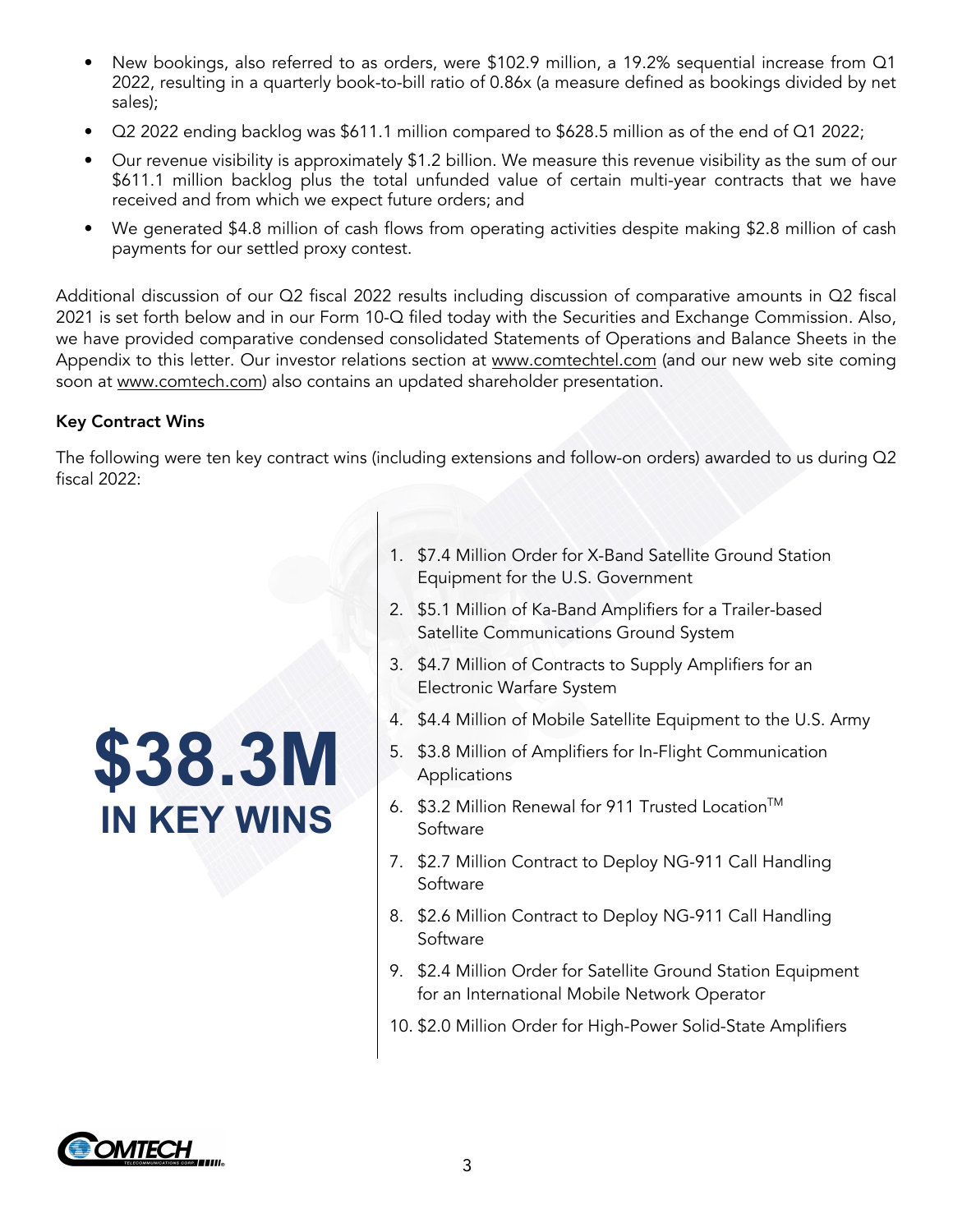## **Product News**

In January 2022, we announced the launch of our new very small aperture terminal ("VSAT") platform, ELEVATE™, a scalable, reliable, software-defined satellite communications solution. ELEVATE™ enables our customers to create private VSAT networks of any size and topology, with infinite scalability. We are incredibly excited about ELEVATE™, as it will offer any user the opportunity to build data and communications networks with full functionality on land, at sea or in the air, using next-generation satellite constellations, that are completely private, fast and reliable.

The use cases for our ELEVATE™ technology span multiple industries because it works everywhere: aerospace, agriculture, land mobile, maritime, energy, and any other application or geography where a community, government or enterprise needs reliable, secure Failsafe Communications. In a future defined by the increasing proliferation of so-called "edge devices" comprising the Internet of Things, we believe ELEVATE™ will give Comtech – and our customers – a competitive edge.

In March 2022, we announced that our new SmartResponse™ solution is now compatible with the RapidSOS platform. SmartResponse™ is a cloud-native solution for emergency communications centers that combines the most accurate location data available with caller information, live traffic, weather, routing, points of interest, and Department of Transportation camera feeds into a single Common Operating Picture ("COP"). This product is being offered to our NG-911 Public Safety and Security customers, is data agnostic and can interface with any call handling or dispatch platforms through its use of flexible application programming interfaces ("APIs"). RapidSOS is an emergency response data platform that securely links life-saving data directly to emergency service providers and first responders. Together, these solutions arm emergency communication professionals with the most accurate information available, improving response times and performance in any situation.

## **Second Quarter 2022 Financial Discussion**

In our December 9, 2021 earnings call, I discussed the reasons we believed fiscal 2022 was starting to shape up in-line with our expectations for our second quarter and fiscal 2022. Immediately following, the Omicron COVID-19 strain surged across Europe and the U.S, causing further delays in an already strained supply chain. Certain suppliers were forced to shut-down production and ceased deliveries of expected parts. Other parts, which did arrive, fell below our quality standards and we declined to use them. As a result, we were unable to get several million dollars of shipments out the door. Nevertheless, in line with our thinking at the time, our second quarter results showed improvements in sales, bookings, and Adjusted EBITDA versus Q1 fiscal 2022.

For Q2 fiscal 2022, we recorded \$120.4 million of consolidated net sales, of which \$81.3 million were reported in our Commercial Solutions Segment, and \$39.1 million were reported in our Government Solutions Segment. Both segments reported slightly higher sales than achieved in Q1 fiscal 2022, but lower sales than Q2 of fiscal 2021.

Of the \$120.4 million in consolidated net sales, 74.7% were to U.S. based customers (including 27.1% to the U.S. government) with the remaining 25.3% to international customers. Compared to the year ago quarter, our consolidated Q2 net revenues declined \$40.9 million or a 25.4% drop, the large majority of which related to lower revenue from field support activities associated with the withdrawal of U.S. troops in Afghanistan and other program changes.

Gross margins were 38.1% reflecting an improvement from the 35.7% we achieved in the first quarter of fiscal 2022. This improvement related to a more favorable product mix, as well as lower than expected warranty costs in our NG-911 product line. Gross margins in Q2 2021 were 34.5%.

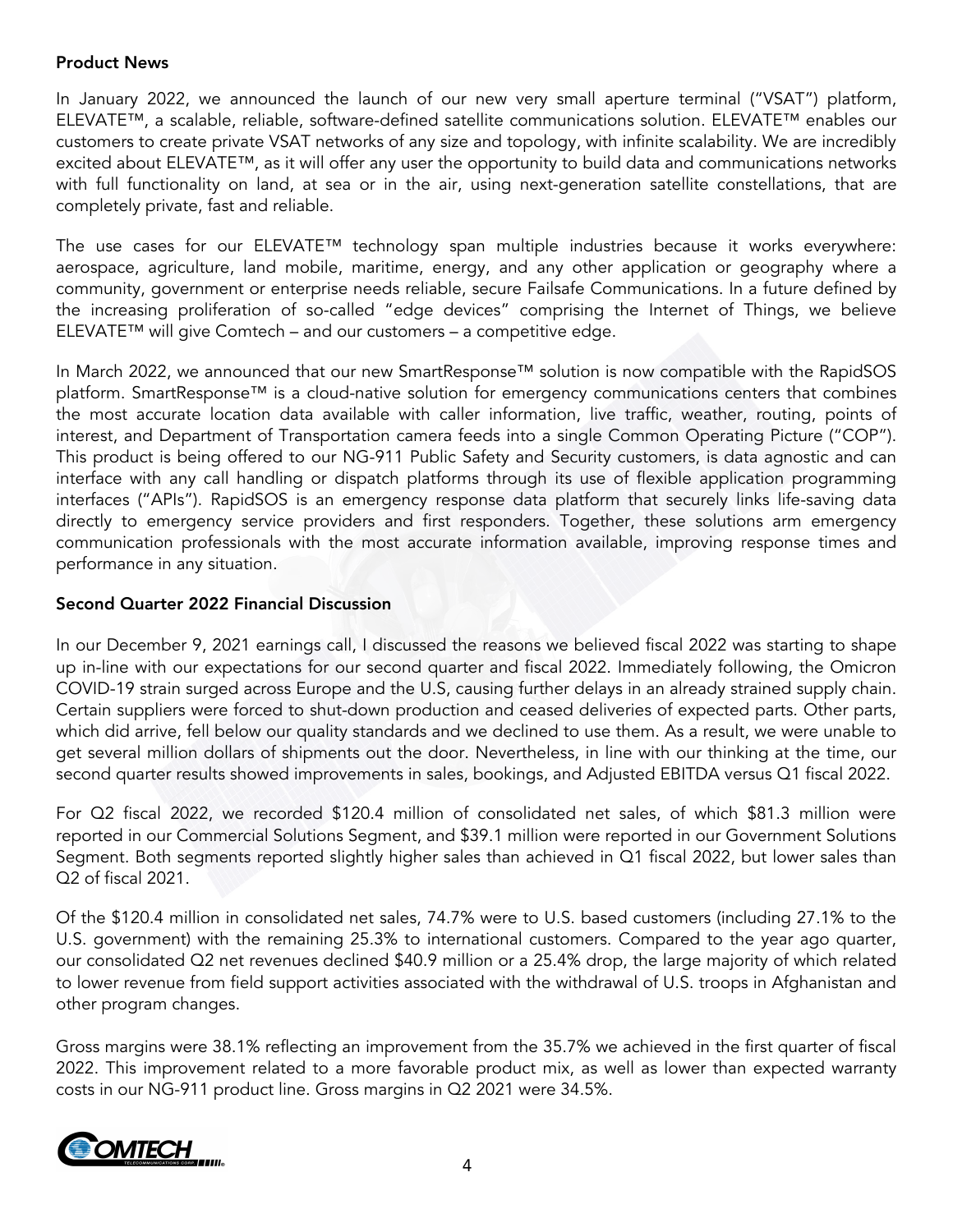Our selling, general and administrative expenses ("SGA") of \$29.8 million, or 24.8% of sales, reflect tight labor markets and our decision to continue to invest in both existing and new talent. SGA costs also include \$1.7 million of restructuring costs to move and streamline our operations. SGA expenses in Q2 2021 were \$29.5 million or 18.3% of sales. We are actively seeking new engineers and software developers, as well as marketing and sales professionals, across every single one of our product lines. If you know of someone looking for an exciting place to work, please ask them to visit our job postings at LinkedIn and our new career pages at www.comtech.com.

While we have been judicious, we have been investing in our future and will continue to do so. This includes making significant capital expenditures and building out cloud-based computer networks to support our previously announced NG-911 contract wins for the states of Pennsylvania, South Carolina and Arizona.

We will also continue investments in capital equipment and building improvements in connection with the opening of a new 146,000 square-foot facility in Chandler, Arizona, and the establishment of a new 56,000 square-foot facility in Basingstoke, United Kingdom. Although COVID-19 and supply chain issues have extended our original build-out schedule, both manufacturing centers are expected to support production of next-generation broadband satellite technology and should be operational by early fiscal 2023. With respect to capital investments for these and other initiatives, we expect to spend approximately \$30.0 million in fiscal 2022. In the first half of fiscal 2022, we have spent \$8.8 million in property, plant and equipment.

On the R&D side, we continue to make long-term investments. R&D investments in Q2 2022 were \$12.6 million or 10.5% of sales. Although it would be easy to improve short-term profits by delaying projects and/or reducing staffing, this would directly impair our ability to achieve our long-term business plan. R&D in Q2 2021 was \$12.7 million or 7.9% of sales.

Operating loss in Q2 2022 was \$24.6 million and includes charges of \$24.8 million, including \$13.6 million of CEO leadership transition costs (including \$7.4 million of amortization of stock-based awards), \$9.1 million related to our settled proxy contest, \$1.7 million of restructuring costs and \$0.4 million of COVID-19 incremental operating costs. As a result of these and other costs, our GAAP net loss attributable to common stockholders was \$23.5 million and GAAP EPS was a loss of \$0.89. Our GAAP results also reflect \$5.3 million of amortization of intangibles, \$2.3 million of depreciation expense, \$2.0 million of amortization of stockbased compensation, and other costs such as interest and taxes.

We utilize a Non-GAAP measure we refer to as Adjusted EBITDA (see table of reconciliation below) as an additional measure of our results. During Q2 fiscal 2022, Adjusted EBITDA was \$9.8 million, a 76.7% sequential increase. As a percentage of net sales, it was 8.1%, an improvement from the 4.7% we achieved in Q1 fiscal 2022. Our Q2 2022 Adjusted EBITDA does reflect a decrease from the \$18.1 million (or 11.2% of sales) we achieved in Q2 2021. This decrease primarily reflects the impact of lower sales in our Government Solutions segment that were largely driven by significantly lower sales of global field support services and advanced VSAT products as a result of the U.S. government's April 2021 decision to withdraw troops from Afghanistan, and other program changes.

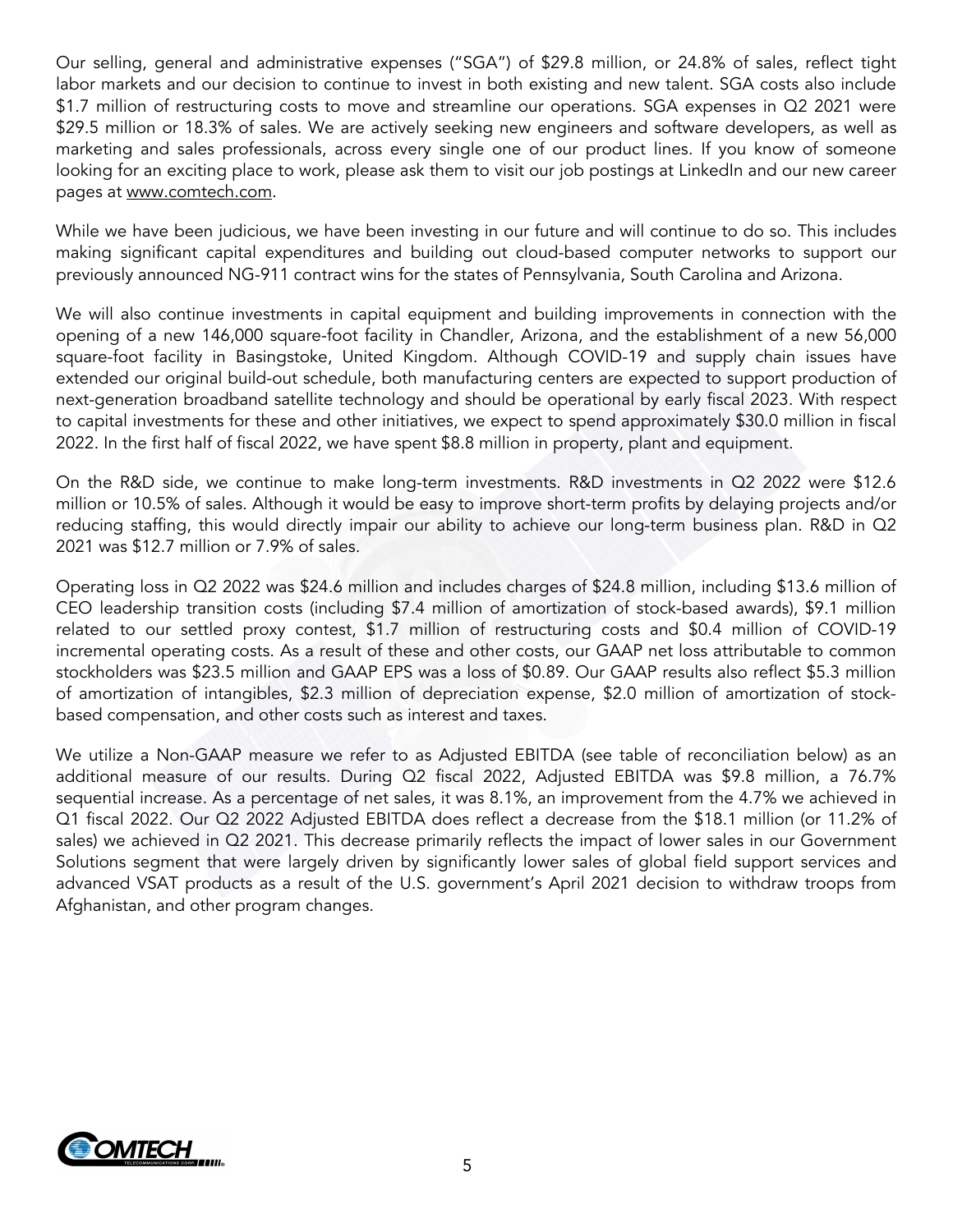## **Updated Fiscal 2022 Business Outlook and New Initiatives**

First, the good news. We believe our combined sales pipeline and opportunities have never been stronger.



However, as I indicated above, the Russia/Ukraine military conflict and geopolitical uncertainty in Europe have created a new set of pressures. For us, we have specifically changed our expectations related to bookings and revenues associated with large orders for our Comtech COMET™ troposcatter systems that were originally going to be deployed in one European country, which we are now disclosing as Ukraine. As we discussed in our earnings call on December 9, 2021, this country had (and still has) an immediate need for wireless communication systems for defense and communications reasons. Comtech originally expected such orders to book and ship in the second half of fiscal 2022 and funding provided by the customer and the U.S. government. Despite ongoing and intense efforts to obtain immediate funding to deploy COMET™ and other satellite related systems, it has now become impossible for us to predict the funding, timing or amount of these awards for the remainder of fiscal 2022. Additionally, anticipated funding for other expected orders, including for our satellite and space communications products, has been shifted to other programs and/or temporarily delayed as a result of a change in defense spending priorities. The aggregate amount of the aforementioned items approximated \$35.0 million and we are no longer including these opportunities in our updated fiscal 2022 consolidated net sales and Adjusted EBITDA targets.

As we thought about our adjusted targets for the second half fiscal 2022, we have tried to account for the impact of global supply chain disruptions on our customers and the possibility of extended purchase decision cycles or delays in execution. In some cases, we have depleted our stock inventory and are on a waiting list for components. Like many businesses, we anticipate that global supply chain constraints and COVID-19 pandemic aftershocks will continue to pressure our component availability and pricing, and impact logistics costs. These disruptions have and are expected to continue to affect our satellite and space communication customers as well as our NG-911 customers. We are assuming no new sales to Russia. As a result of these issues, we are no longer including approximately \$35.0 million of revenue in our second half of fiscal 2022.

In light of these developments and resulting challenges, we have lowered our financial targets for fiscal 2022 as follows:

- We expect fiscal 2022 consolidated net sales to approximate \$520.0 million.
- We expect Adjusted EBITDA to approximate \$50.0 million or 9.6% of targeted net sales.

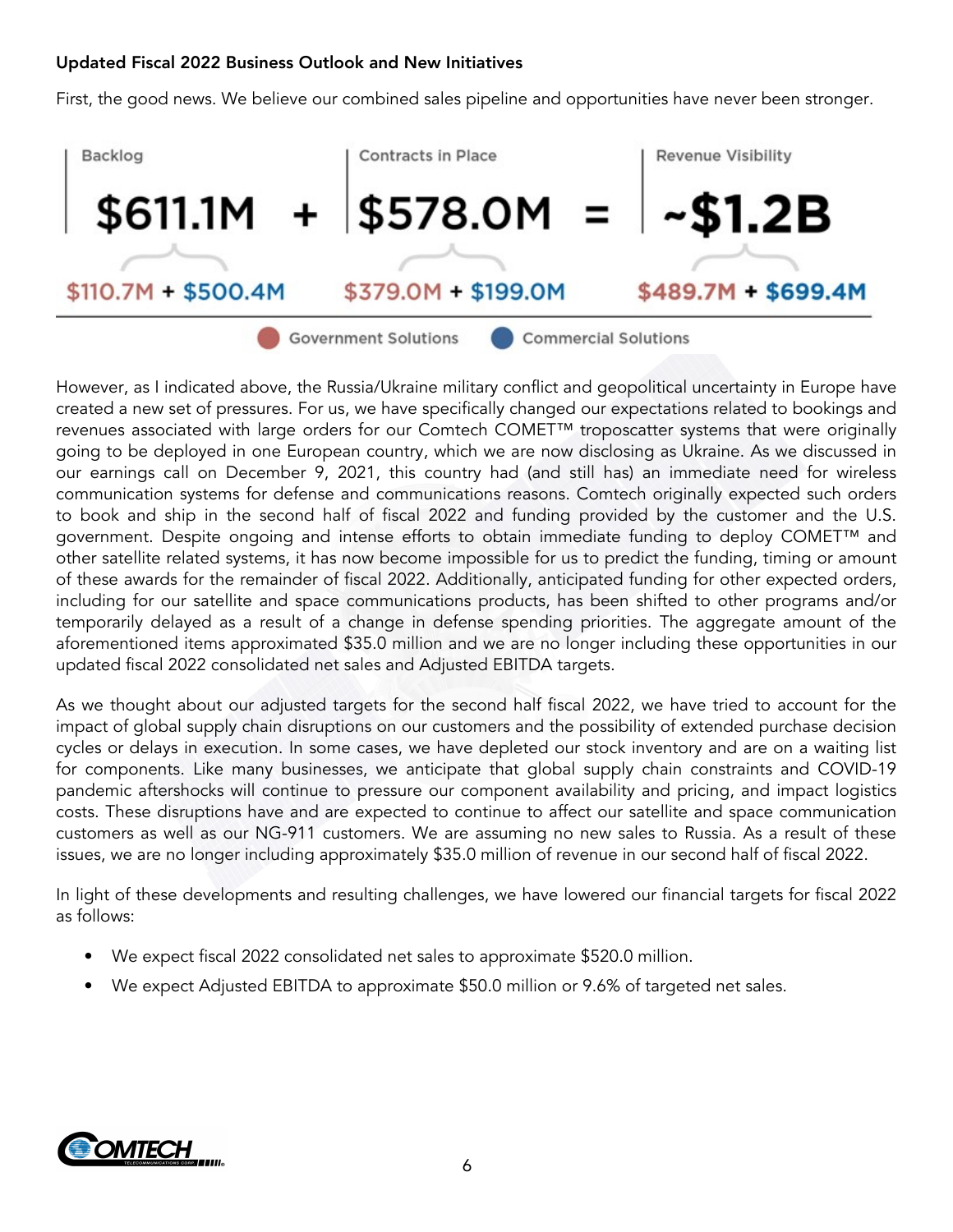Financial performance during the second half of fiscal 2022 is still expected to improve versus the first half of fiscal 2022. Q3's consolidated net sales and Adjusted EBITDA are expected to approximate \$122.0 million and \$10.0 million, respectively – with the remainder of our targeted fiscal 2022 consolidated net sales and Adjusted EBITDA occurring in Q4.

While reliable forecasting continues to remain a challenge, we do believe our targets for the second half are reasonable. Heading into the third quarter, we have approximately 85% and 50%, respectively, of our Q3 and Q4 targeted revenues in our backlog. If shipments from our backlog are delayed or we are unable to obtain expected orders or components to fulfill orders, we may not be able to achieve our financial targets.

Despite current market headwinds, we are excited to report several important initiatives in the second half of fiscal 2022.

**Evaluating New Segment Reporting and Non-GAAP Metrics** - We are evaluating a change in segment reporting, as we want to make sure our businesses and the way we present them to our customers and investors are aligned with the way the market itself is growing and changing, and the way I intend to lead Comtech. We are also reviewing use of Non-GAAP metrics, with a particular focus on the way we present Non-GAAP EPS. Some companies in our markets eliminate amortization of intangibles and stock-based compensation when calculating EPS. We historically have not. Several investors have informed us that this difference makes it difficult to compare our results to competitors and we are evaluating changing to this new Non-GAAP EPS metric.

**Investments in New Talent and Social Marketing** - During the second half of fiscal 2022, we expect to continue to invest in our brand, visibility, and people. This includes new social media activities, marketing and other initiatives that we believe will allow us to achieve our longer-term business goals. Part of investing in our future means continuing to invest in our employees and bringing on new talent. So far, we have welcomed a new Vice President of Human Resources and have active searches ongoing for new talent in other key areas around the company. I hope to announce some other exciting new hires shortly.

**Building Out New Organizations to Serve our Satellite Ground Station Customers** - As an organization, we are also ensuring that we have the appropriate structure to serve our end markets most effectively and for the long-term. This means a renewed focus on increasing company-wide collaboration to exploit emerging opportunities. It also has resulted in the creation of two new business units. Each of these units will have its own agile and nimble business structure, which together, will formalize and improve our ability to serve U.S. and other governments as a defense contractor and establish a major innovation center for Comtech's growing VSAT platforms in Canada. This organizational shift, which was announced on January 27, 2022, is a prime example of how we are transforming our company to anticipate and meet the changing needs of our customers.

Despite challenging times and short-term issues that are driving our adjustment of second half fiscal 2022 targets, we believe that the fundamental demand drivers for our business have not changed. Our experience is that in our industry, near term disruptions created by geopolitical risks tend to be outweighed by the longterm demand those same risks create. Put simply, military conflicts and disruption – as unwelcomed as they are – tend to highlight the value, and necessity, of Failsafe Communications. More broadly, while we believe that market headwinds are temporary, we are encouraged that the secular demand drivers for Comtech's technology solutions will remain intact for years to come.

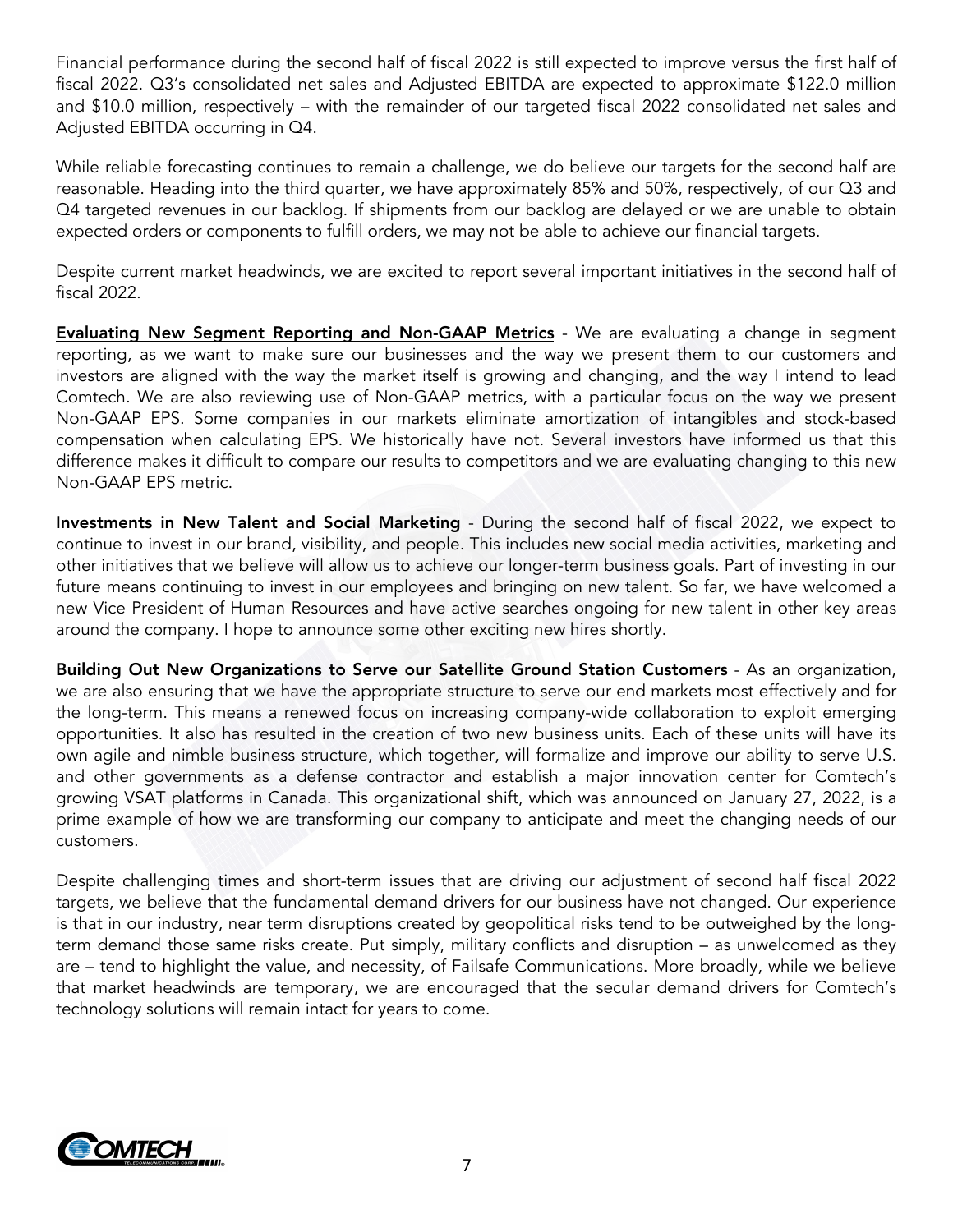## **Conclusion**

Things are changing at Comtech… and this letter to shareholders is part of that change.

In the past, we have traditionally issued a quarterly earnings press release that summarized comparative financial results, highlighted a few contract wins and included a quote or two from management. As I took out my "blank" piece of paper, I thought this letter format might be a better way to communicate with our shareholder base and analysts, and provide prospective shareholders a quick way to learn more about us.

I also thought it provided a good forum to share insights into my thinking, and the way I intend to lead Comtech.

Although I am making no promises, I intend to keep to this letter format, though I am sure, along the way, I will make adjustments to form, content and presentation. And, in the spirit of engagement, communication, and transparency with our shareholders, I welcome any input you may have.

This is a unique and exhilarating time for Comtech. Our markets, our customers, and the technologies they need are all transforming, as governments and communities everywhere make significant investments in nextgeneration Failsafe Communications infrastructure. Comtech is transforming alongside them: with new leadership, significant investment capital for our strategic initiatives, and advanced technologies that we believe put us in a leadership position. We are optimistic as we look ahead to the balance of 2022 and beyond. Reflecting this confidence in our long-term business outlook, our Board of Directors again declared a dividend of \$0.10 per common share payable on May 20, 2022, to shareholders of record at the close of business on April 20, 2022.

Finally, I want to thank our customers, employees and our shareholders for their continued support.

Sincerely,

Mike Porcelain President and CEO

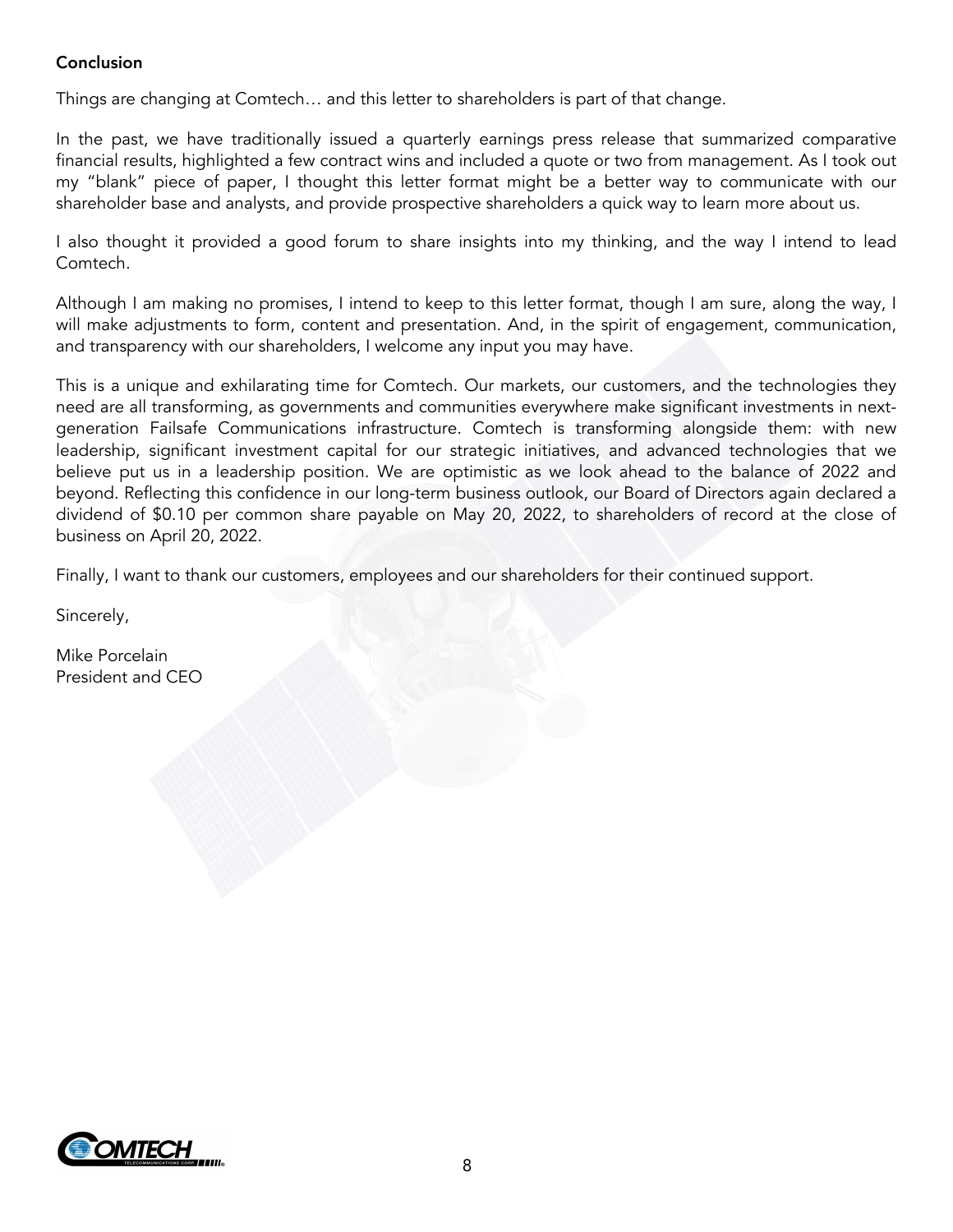## **Conference Call Information**

We have scheduled an investor conference call for 4:30 PM (ET) on Thursday, March 10, 2022. Investors and the public are invited to access a live webcast of the conference call from the Investor Relations section of the Comtech website at www.comtechtel.com. Investors can also access the webcast and preview its new web site coming soon at www.comtech.com. Alternatively, investors can access the conference call by dialing (800) 895-3361 (domestic), or (785) 424-1062 (international) and using the conference I.D. "Comtech." A replay of the conference call will be available for seven days by dialing (800) 839-2475 or (402) 220-7220.

#### **About Comtech**

Comtech Telecommunications Corp. is a leading global provider of next-generation 911 emergency systems and secure wireless communications technologies to commercial and government customers around the world. Headquartered in Melville, New York and with a passion for customer success, Comtech designs, produces and markets advanced and secure wireless solutions. For more information, please visit www.comtechtel.com (and preview our new web site coming soon at www.comtech.com).

#### **Investor Contact**

Comtech Investor Relations Investors@comtech.com (631) 962-7005

#### **Appendix:**

- Cautionary Statement Regarding Forward-Looking Statements
- Condensed Consolidated Statements of Operations (Unaudited)
- Condensed Consolidated Balance Sheets (Unaudited)
- Use of Non-GAAP Financial Measures

## **Cautionary Statement Regarding Forward-Looking Statements**

Certain information in this shareholder letter contains forward-looking statements, including but not limited to, information relating to our future performance and financial condition, plans and objectives of our management and our assumptions regarding such future performance, financial condition, and plans and objectives that involve certain significant known and unknown risks and uncertainties and other factors not under our control which may cause our actual results, future performance and financial condition, and achievement of plans and objectives of our management to be materially different from the results, performance or other expectations implied by these forward-looking statements. These factors include, among other things: the possibility that the expected synergies and benefits from recent acquisitions will not be fully realized, or will not be realized within the anticipated time periods; the risk that the acquired businesses will not be integrated with Comtech successfully; the possibility of disruption from recent acquisitions, making it more difficult to maintain business and operational relationships or retain key personnel; the risk that Comtech will be unsuccessful in implementing a tactical shift in its Government Solutions segment away from bidding on large commodity service contracts and toward pursuing contracts for its niche products with higher margins; the nature and timing of receipt of, and our performance on, new or existing orders that can cause significant fluctuations in net sales and operating results; the timing and funding of government contracts; adjustments to gross profits on long-term contracts; risks associated with international sales; rapid technological change; evolving industry standards; new product announcements and enhancements; changing customer demands and or procurement strategies; changes in prevailing economic and political conditions, including as a result of Russia's military incursion into Ukraine; changes in the price of oil in global markets; changes in foreign currency exchange rates; risks associated with our legal proceedings, customer claims for indemnification, and other similar matters; risks associated with our obligations under its Credit Facility; risks associated with our large contracts; risks associated with the COVID-19 pandemic and related supply chain disruptions; and other factors described in this and our other filings with the Securities and Exchange Commission.

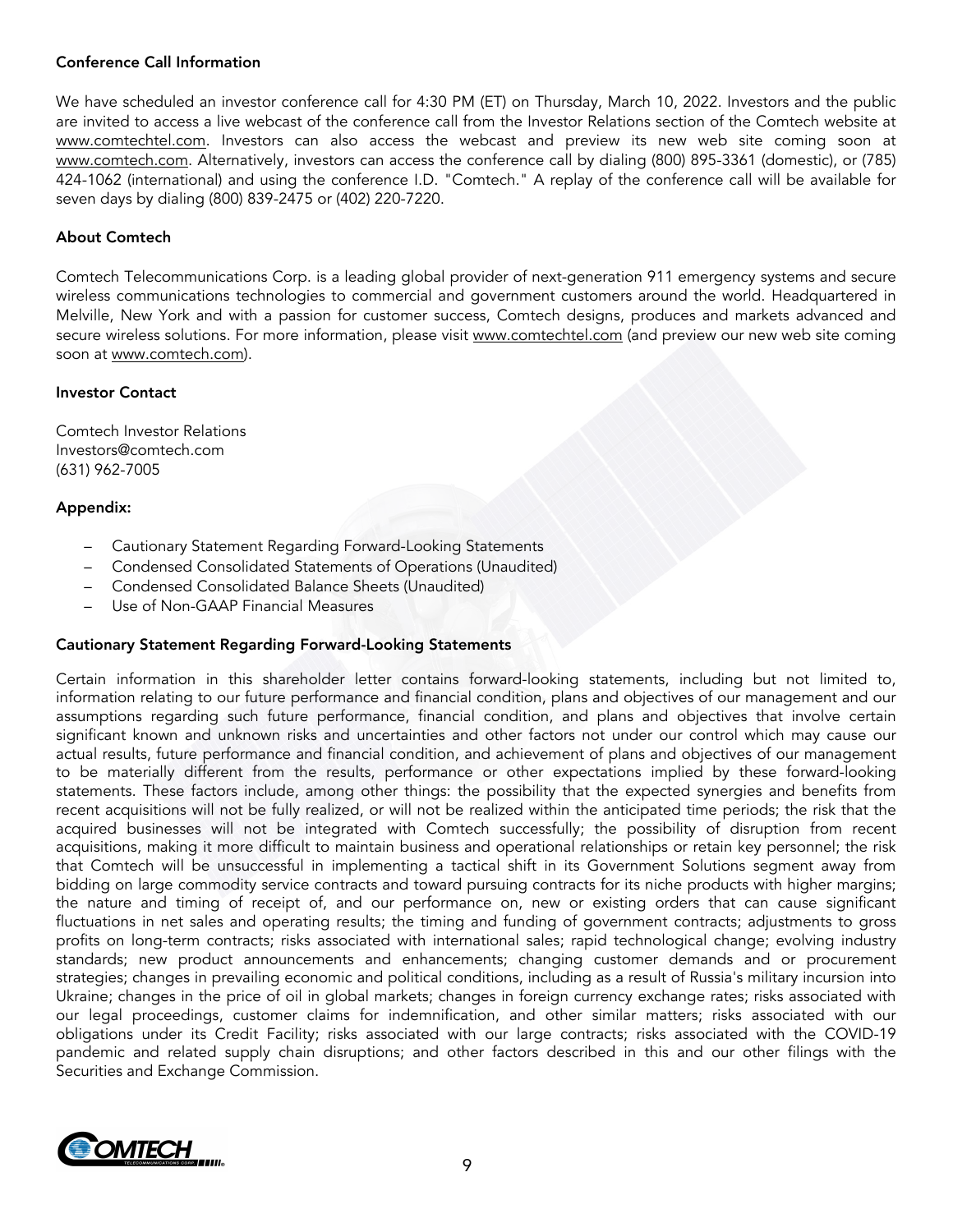## **COMTECH TELECOMMUNICATIONS CORP. AND SUBSIDIARIES**

Condensed Consolidated Statements of Operations

|                                                                                         |               | (Unaudited)                    |             |                       |                              |                |  |  |
|-----------------------------------------------------------------------------------------|---------------|--------------------------------|-------------|-----------------------|------------------------------|----------------|--|--|
|                                                                                         |               | Three months ended January 31, |             |                       | Six months ended January 31, |                |  |  |
|                                                                                         |               | 2022                           | 2021        |                       | 2022                         | 2021           |  |  |
| Net sales                                                                               | \$            | 120,381,000                    | 161,292,000 | $\sqrt{2}$            | 237,140,000                  | 296,510,000    |  |  |
| Cost of sales                                                                           |               | 74,523,000                     | 105,612,000 |                       | 149,547,000                  | 190,622,000    |  |  |
| Gross profit                                                                            |               | 45,858,000                     | 55,680,000  |                       | 87,593,000                   | 105,888,000    |  |  |
| Expenses:                                                                               |               |                                |             |                       |                              |                |  |  |
| Selling, general and administrative                                                     |               | 29,827,000                     | 29,462,000  |                       | 58,069,000                   | 57,002,000     |  |  |
| Research and development                                                                |               | 12,632,000                     | 12,664,000  |                       | 25,129,000                   | 24,299,000     |  |  |
| Amortization of intangibles                                                             |               | 5,349,000                      | 4,795,000   |                       | 10,698,000                   | 10,361,000     |  |  |
| CEO transition costs                                                                    |               | 13,554,000                     |             |                       | 13,554,000                   |                |  |  |
| Proxy solicitation costs                                                                |               | 9,086,000                      |             |                       | 11,248,000                   |                |  |  |
| Acquisition plan expenses                                                               |               |                                | 3,357,000   |                       |                              | 94,540,000     |  |  |
|                                                                                         |               | 70,448,000                     | 50,278,000  |                       | 118,698,000                  | 186,202,000    |  |  |
| Operating (loss) income                                                                 |               | (24, 590, 000)                 | 5,402,000   |                       | (31, 105, 000)               | (80, 314, 000) |  |  |
| Other expenses (income):                                                                |               |                                |             |                       |                              |                |  |  |
| Interest expense                                                                        |               | 988,000                        | 1,418,000   |                       | 2,595,000                    | 3,715,000      |  |  |
| Interest (income) and other                                                             |               | (30,000)                       | (66,000)    |                       | 189,000                      |                |  |  |
| Change in fair value of convertible<br>preferred stock purchase option liability        |               | (398,000)                      |             |                       | (702,000)                    |                |  |  |
| (Loss) income before benefit from income taxes                                          |               | (25, 150, 000)                 | 4,050,000   |                       | (33, 187, 000)               | (84,029,000)   |  |  |
| Benefit from income taxes                                                               |               | (3,276,000)                    | (155,000)   |                       | (5,329,000)                  | (2,394,000)    |  |  |
| Net (loss) income                                                                       | \$            | (21, 874, 000)                 | 4,205,000   | \$                    | (27, 858, 000)               | (81,635,000)   |  |  |
| Adjustments to reflect redemption value of convertible<br>preferred stock:              |               |                                |             |                       |                              |                |  |  |
| Convertible preferred stock issuance costs                                              |               |                                |             |                       | (4,007,000)                  |                |  |  |
| Establishment of initial convertible<br>preferred stock purchase option liability       |               |                                |             |                       | (1,005,000)                  |                |  |  |
| Dividend on convertible preferred stock                                                 |               | (1,632,000)                    |             |                       | (1,867,000)                  |                |  |  |
| Net (loss) income attributable to common stockholders                                   | \$            | (23,506,000)                   | 4,205,000   | \$                    | (34, 737, 000)               | (81,635,000)   |  |  |
| Net (loss) income per common share:                                                     |               |                                |             |                       |                              |                |  |  |
| <b>Basic</b>                                                                            | $\frac{1}{2}$ | (0.89)                         | 0.17        | $\sqrt{2}$            | (1.31)                       | (3.22)         |  |  |
| Diluted                                                                                 | \$            | (0.89)                         | 0.17        | $\, \, \mathbb{S} \,$ | (1.31)                       | (3.22)         |  |  |
|                                                                                         |               |                                |             |                       |                              |                |  |  |
| Weighted average number of common shares<br>outstanding - basic                         |               | 26,472,000                     | 25,337,000  |                       | 26,449,000                   | 25,321,000     |  |  |
| Weighted average number of common and common<br>equivalent shares outstanding - diluted |               | 26,472,000                     | 25,420,000  |                       | 26,449,000                   | 25,321,000     |  |  |

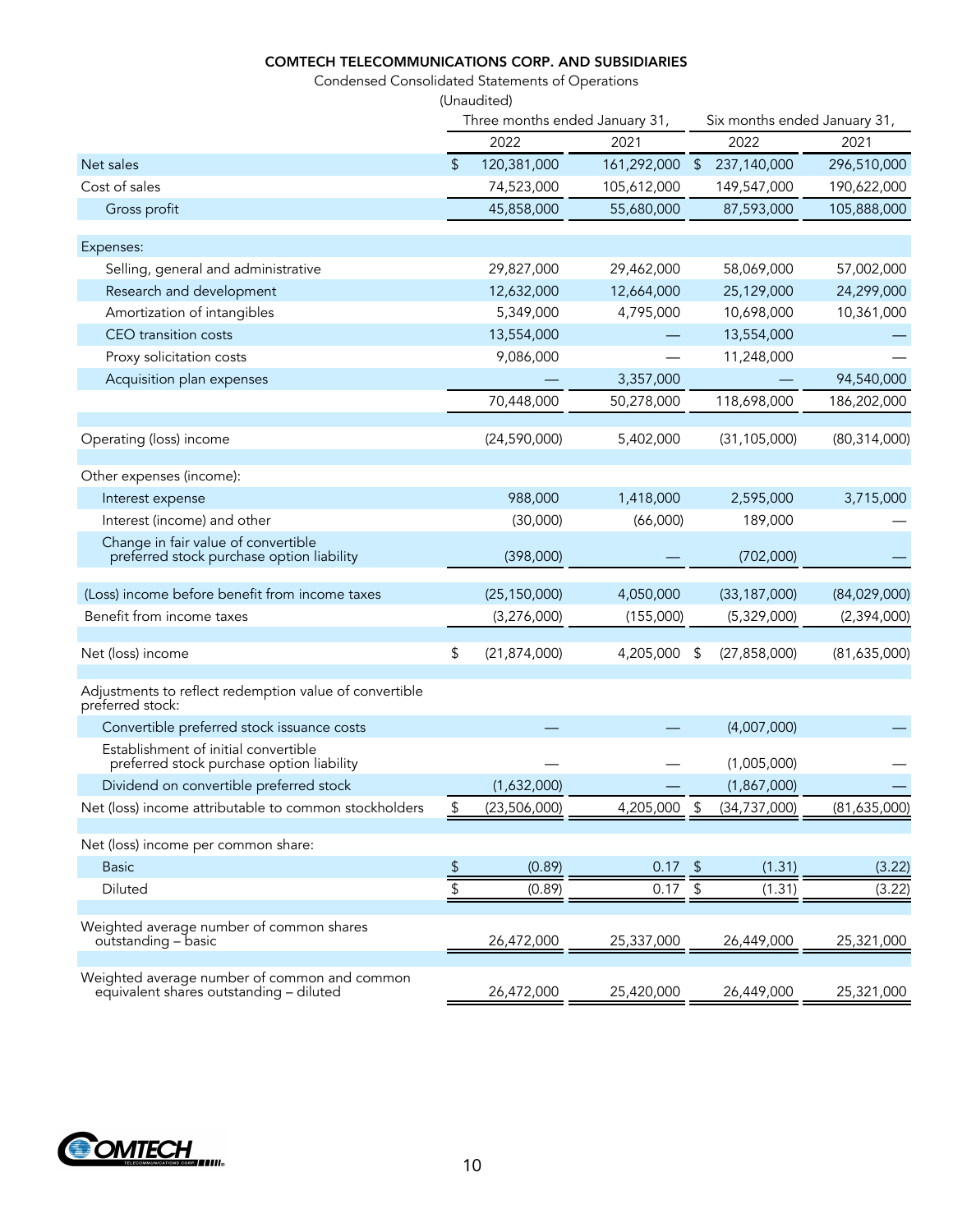## **COMTECH TELECOMMUNICATIONS CORP. AND SUBSIDIARIES**

Condensed Consolidated Balance Sheets

(Unaudited)

|                                                                                                                                                                         |    | January 31, 2022 | July 31, 2021 |  |
|-------------------------------------------------------------------------------------------------------------------------------------------------------------------------|----|------------------|---------------|--|
| Assets                                                                                                                                                                  |    |                  |               |  |
| Current assets:                                                                                                                                                         |    |                  |               |  |
| Cash and cash equivalents                                                                                                                                               | \$ | 30,918,000       | 30,861,000    |  |
| Accounts receivable, net                                                                                                                                                |    | 138,767,000      | 158,110,000   |  |
| Inventories, net                                                                                                                                                        |    | 90,274,000       | 80,358,000    |  |
| Prepaid expenses and other current assets                                                                                                                               |    | 21,443,000       | 18,167,000    |  |
| Total current assets                                                                                                                                                    |    | 281,402,000      | 287,496,000   |  |
| Property, plant and equipment, net                                                                                                                                      |    | 42,445,000       | 35,286,000    |  |
| Operating lease right-of-use assets, net                                                                                                                                |    | 54,328,000       | 44,486,000    |  |
| Goodwill                                                                                                                                                                |    | 347,692,000      | 347,698,000   |  |
| Intangibles with finite lives, net                                                                                                                                      |    | 258,001,000      | 268,699,000   |  |
| Deferred financing costs, net                                                                                                                                           |    | 1,419,000        | 1,824,000     |  |
| Other assets, net                                                                                                                                                       |    | 9,567,000        | 7,622,000     |  |
| Total assets                                                                                                                                                            | \$ | 994,854,000      | 993,111,000   |  |
| Liabilities, Convertible Preferred Stock and Stockholders' Equity                                                                                                       |    |                  |               |  |
| Current liabilities:                                                                                                                                                    |    |                  |               |  |
| Accounts payable                                                                                                                                                        | \$ | 32,550,000       | 36,193,000    |  |
| Accrued expenses and other current liabilities                                                                                                                          |    | 96,899,000       | 89,601,000    |  |
| Operating lease liabilities, current                                                                                                                                    |    | 9,531,000        | 8,841,000     |  |
| Dividends payable                                                                                                                                                       |    | 2,640,000        | 2,601,000     |  |
| <b>Contract liabilities</b>                                                                                                                                             |    | 77,732,000       | 66,130,000    |  |
| Interest payable                                                                                                                                                        |    | 138,000          | 195,000       |  |
| Total current liabilities                                                                                                                                               |    | 219,490,000      | 203,561,000   |  |
| Non-current portion of long-term debt                                                                                                                                   |    | 114,500,000      | 201,000,000   |  |
| Operating lease liabilities, non-current                                                                                                                                |    | 48,892,000       | 39,569,000    |  |
| Income taxes payable                                                                                                                                                    |    | 3,204,000        | 2,717,000     |  |
| Deferred tax liability, net                                                                                                                                             |    | 19,248,000       | 21,230,000    |  |
| Long-term contract liabilities                                                                                                                                          |    | 10,823,000       | 9,808,000     |  |
| Other liabilities                                                                                                                                                       |    | 8,966,000        | 14,507,000    |  |
| <b>Total liabilities</b>                                                                                                                                                |    | 425,123,000      | 492,392,000   |  |
| Commitments and contingencies                                                                                                                                           |    |                  |               |  |
| Convertible preferred stock, par value \$0.10 per share; authorized 125,000 shares;<br>issued 100,000 at January 31, 2022 (includes accrued dividends of \$549,000)     |    | 101,867,000      |               |  |
| Stockholders' equity:                                                                                                                                                   |    |                  |               |  |
| Preferred stock, par value \$0.10 per share; authorized and unissued 1,875,000 shares                                                                                   |    |                  |               |  |
| Common stock, par value \$0.10 per share; authorized 100,000,000 shares; issued<br>41,553,244 and 41,281,812 shares at January 31, 2022 and July 31, 2021, respectively |    | 4,155,000        | 4,128,000     |  |
| Additional paid-in capital                                                                                                                                              |    | 612,780,000      | 605,439,000   |  |
| Retained earnings                                                                                                                                                       |    | 292,778,000      | 333,001,000   |  |
|                                                                                                                                                                         |    | 909,713,000      | 942,568,000   |  |
| Less:                                                                                                                                                                   |    |                  |               |  |
| Treasury stock, at cost (15,033,317 shares at January 31, 2022 and July 31, 2021)                                                                                       |    | (441, 849, 000)  | (441,849,000) |  |
| Total stockholders' equity                                                                                                                                              |    | 467,864,000      | 500,719,000   |  |
| Total liabilities, convertible preferred stock and stockholders' equity                                                                                                 | \$ | 994,854,000      | 993,111,000   |  |

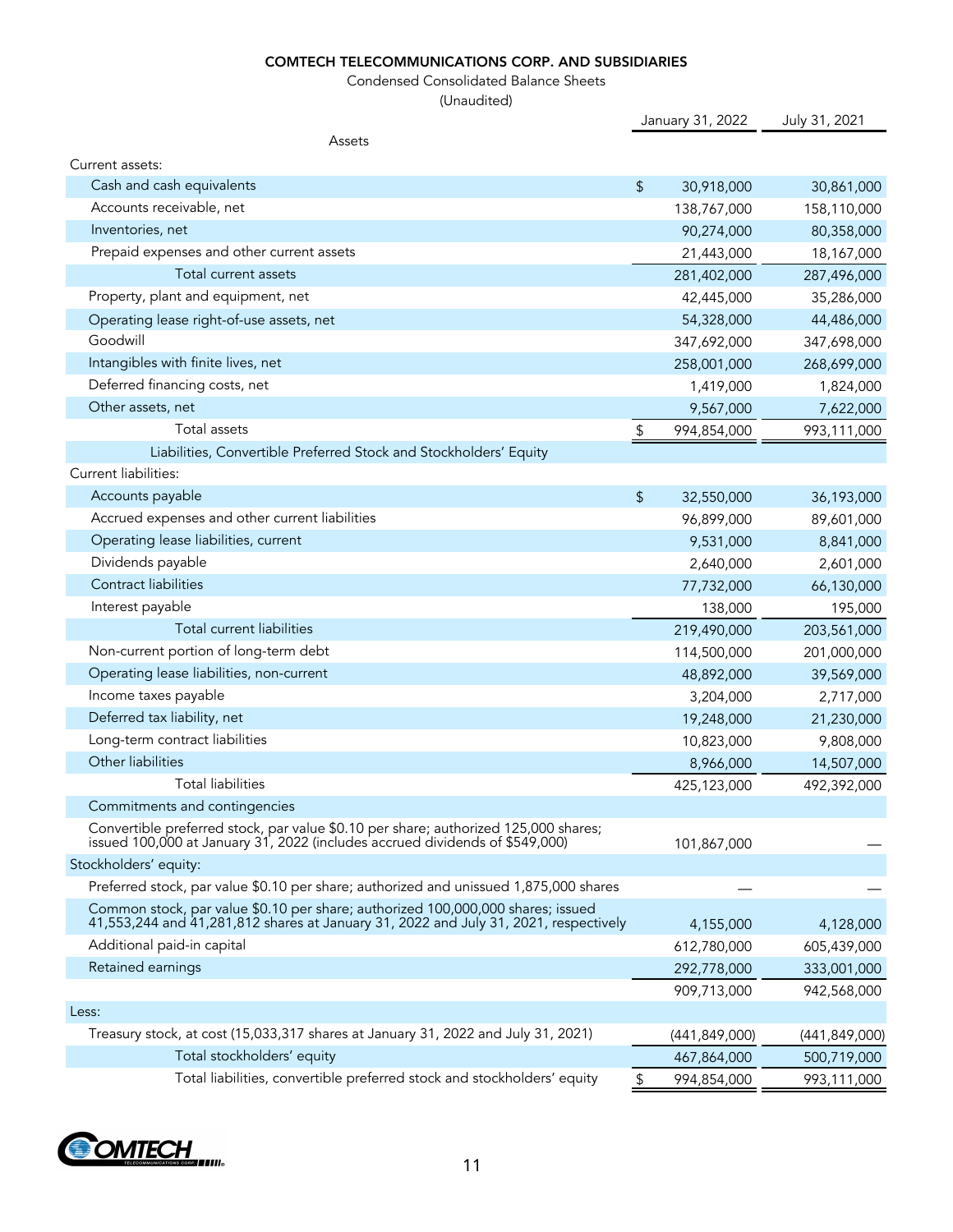#### **Use of Non-GAAP Financial Measures**

To provide investors with additional information regarding our financial results, this shareholder letter contains "Non-GAAP financial measures" under the rules of the SEC. Our Adjusted EBITDA is a Non-GAAP measure that represents earnings (loss) before income taxes, interest (income) and other, change in fair value of the convertible preferred stock purchase option liability, write-off of deferred financing costs, interest expense, amortization of stock-based compensation, amortization of intangibles, depreciation expense, estimated contract settlement costs, settlement of intellectual property litigation, acquisition plan expenses, restructuring costs, COVID-19 related costs, strategic emerging technology costs (for next-generation satellite technology), facility exit costs, CEO transition costs, proxy solicitation costs, strategic alternatives analysis expenses and other. Our definition of Adjusted EBITDA may differ from the definition of EBITDA or Adjusted EBITDA used by other companies and therefore may not be comparable to similarly titled measures used by other companies. Adjusted EBITDA is also a measure frequently requested by our investors and analysts. We believe that investors and analysts may use Adjusted EBITDA, along with other information contained in its SEC filings, in assessing our performance and comparability of its results with other companies. Our Non-GAAP measures reflect the GAAP measures as reported, adjusted for certain items as described below and also excludes the effects of our outstanding convertible preferred stock. These Non-GAAP financial measures have limitations as an analytical tool as they exclude the financial impact of transactions necessary to conduct our business, such as the granting of equity compensation awards, and are not intended to be an alternative to financial measures prepared in accordance with GAAP. These measures are adjusted as described in the reconciliation of GAAP to Non-GAAP in the tables below, but these adjustments should not be construed as an inference that all of these adjustments or costs are unusual, infrequent or non-recurring. Non-GAAP financial measures should be considered in addition to, and not as a substitute for or superior to, financial measures determined in accordance with GAAP. Investors are advised to carefully review the GAAP financial results that are disclosed in our SEC filings. We have not quantitatively reconciled our fiscal 2022 Adjusted EBITDA target to the most directly comparable GAAP measure because items such as stock-based compensation, adjustments to the provision for income taxes, amortization of intangibles and interest expense, which are specific items that impact these measures, have not yet occurred, are out of our control, or cannot be predicted. For example, quantification of stock-based compensation expense requires inputs such as the number of shares granted and market price that are not currently ascertainable. Accordingly, reconciliations to the Non-GAAP forward looking metrics are not available without unreasonable effort and such unavailable reconciling items could significantly impact our financial results.

|                                                            |             |                    | Fiscal       |                  |  |
|------------------------------------------------------------|-------------|--------------------|--------------|------------------|--|
|                                                            | January 31, |                    | January 31,  |                  |  |
| 2022                                                       | 2021        | 2022               | 2021         | 2021             |  |
| Reconciliation of GAAP Net (Loss) Income                   |             |                    |              |                  |  |
| \$(21, 874, 000)                                           | 4,205,000   | \$(27,858,000)     | (81,635,000) | \$(73,480,000)   |  |
| (3,276,000)                                                | (155,000)   | (5,329,000)        | (2,394,000)  | (1,500,000)      |  |
| (30,000)                                                   | (66,000)    | 189,000            |              | (139,000)        |  |
| Change in fair value of convertible preferred<br>(398,000) |             | (702,000)          |              |                  |  |
| 988,000                                                    | 1,418,000   | 2,595,000          | 3,715,000    | 6,821,000        |  |
| 1,983,000                                                  | 1,287,000   | 2,904,000          | 1,986,000    | 9,983,000        |  |
| 5,349,000                                                  | 4,795,000   | 10,698,000         | 10,361,000   | 21,020,000       |  |
| 2,334,000                                                  | 2,457,000   | 4,575,000          | 5,009,000    | 9,379,000        |  |
|                                                            | 3,357,000   |                    | 94,540,000   | 100,292,000      |  |
| 13,554,000                                                 |             | 13,554,000         |              |                  |  |
| 9,086,000                                                  |             | 11,248,000         |              |                  |  |
| 1,726,000                                                  | 601,000     | 2,438,000          | 601,000      | 2,782,000        |  |
| 355,000                                                    | 160,000     | 1,029,000          | 160,000      | 1,046,000        |  |
|                                                            |             |                    |              | 315,000          |  |
| 9,797,000                                                  | 18,059,000  | \$15,341,000       | 32,343,000   | \$76,519,000     |  |
|                                                            |             | Three months ended |              | Six months ended |  |

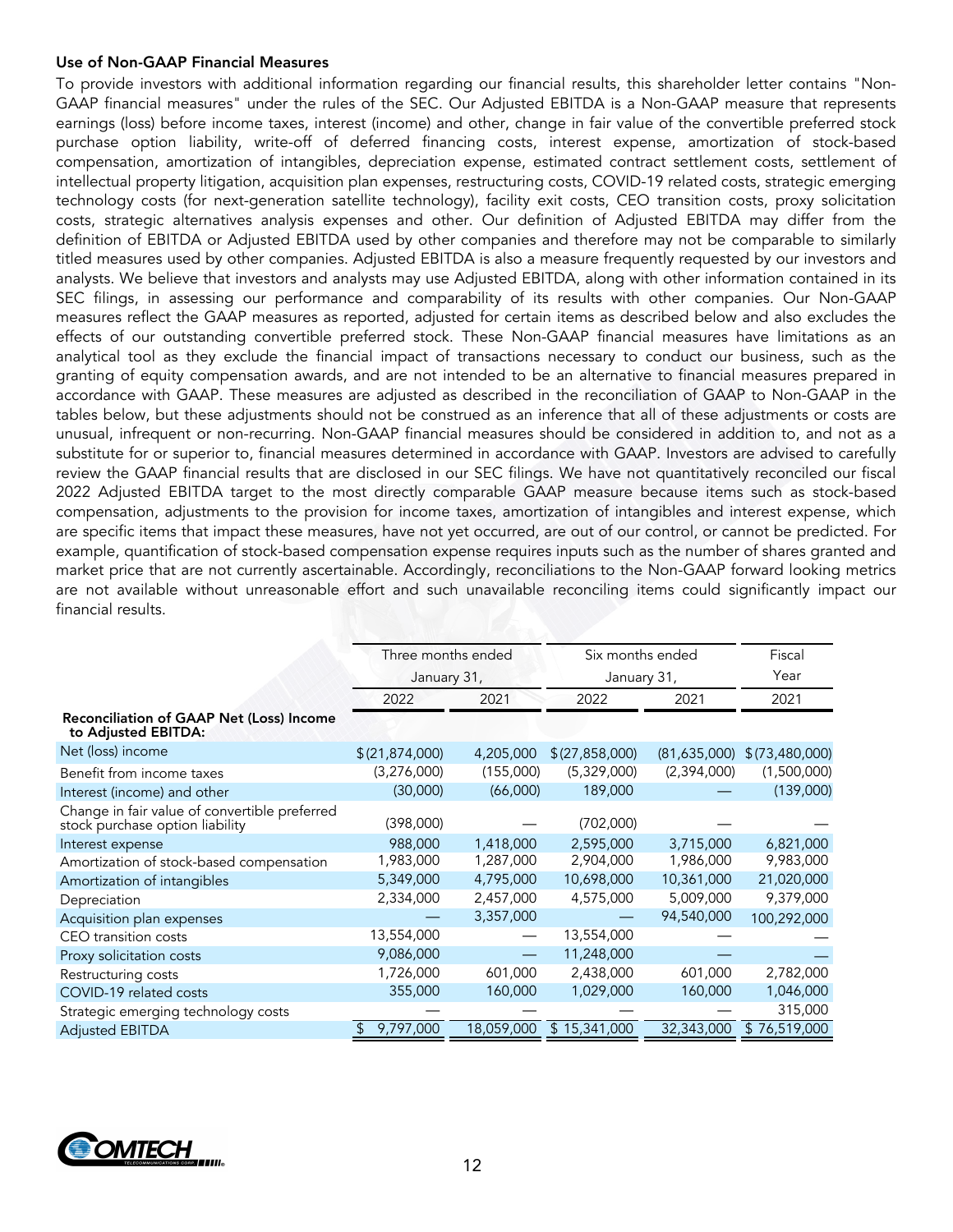Reconciliations of Comtech's GAAP consolidated operating (loss) income, net (loss) income attributable to common stockholders and net (loss) income per diluted common share to the corresponding Non-GAAP measures are shown in the tables below. Non-GAAP net (loss) income attributable to common stockholders and Non-GAAP EPS reflect Non-GAAP provisions for income taxes based on year-to-date results, as adjusted for the Non-GAAP reconciling items included in the tables below. We evaluate our Non-GAAP effective income tax rate on an ongoing basis, and it can change from time to time. Our Non-GAAP effective income tax rate can differ materially from its GAAP effective income tax rate.

|                                                                                     | January 31, 2022                    |                                                       |                                             |                                      |                                                       |                                             |  |  |  |
|-------------------------------------------------------------------------------------|-------------------------------------|-------------------------------------------------------|---------------------------------------------|--------------------------------------|-------------------------------------------------------|---------------------------------------------|--|--|--|
|                                                                                     |                                     | Three months ended                                    |                                             | Six months ended                     |                                                       |                                             |  |  |  |
|                                                                                     | Operating<br>(Loss)<br>Income       | Net Loss<br>Attributable to<br>Common<br>Stockholders | Net Loss<br>per Diluted<br>Common<br>Share* | Operating<br>Loss                    | Net Loss<br>Attributable to<br>Common<br>Stockholders | Net Loss<br>per Diluted<br>Common<br>Share* |  |  |  |
| <b>Reconciliation of GAAP to Non-</b><br><b>GAAP Earnings:</b>                      |                                     |                                                       |                                             |                                      |                                                       |                                             |  |  |  |
| GAAP measures, as reported                                                          | $\mathfrak{L}$<br>$(24,590,000)$ \$ | $(23,506,000)$ \$                                     | (0.89)                                      | $(31, 105, 000)$ \$<br>$\mathcal{L}$ | $(34,737,000)$ \$                                     | (1.31)                                      |  |  |  |
| Adjustments to reflect redemption<br>value of convertible preferred<br>stock        |                                     | 1,632,000                                             | 0.06                                        |                                      | 6,879,000                                             | 0.26                                        |  |  |  |
| CEO transition costs                                                                | 13,554,000                          | 12,959,000                                            | 0.49                                        | 13,554,000                           | 12,959,000                                            | 0.49                                        |  |  |  |
| Proxy solicitation costs                                                            | 9,086,000                           | 7,026,000                                             | 0.27                                        | 11,248,000                           | 8,671,000                                             | 0.33                                        |  |  |  |
| Restructuring costs                                                                 | 1,726,000                           | 1,427,000                                             | 0.05                                        | 2,438,000                            | 1,975,000                                             | 0.07                                        |  |  |  |
| COVID-19 related costs                                                              | 355,000                             | 302,000                                               | 0.01                                        | 1,029,000                            | 807,000                                               | 0.03                                        |  |  |  |
| Change in fair value of convertible<br>preferred stock purchase option<br>liability |                                     | (398,000)                                             | (0.02)                                      |                                      | (702,000)                                             | (0.03)                                      |  |  |  |
| Net discrete tax benefit                                                            |                                     | (136,000)                                             | (0.01)                                      |                                      | (501,000)                                             | (0.02)                                      |  |  |  |
| Non-GAAP measures                                                                   | 131,000                             | $(694,000)$ \$<br>\$                                  | (0.03)                                      | (2,836,000)<br>-S                    | $(4,649,000)$ \$<br>$\mathfrak{L}$                    | (0.18)                                      |  |  |  |

|                                                                | January 31, 2021   |                     |                                                   |              |  |                            |    |                      |  |                                               |  |        |  |
|----------------------------------------------------------------|--------------------|---------------------|---------------------------------------------------|--------------|--|----------------------------|----|----------------------|--|-----------------------------------------------|--|--------|--|
|                                                                | Three months ended |                     |                                                   |              |  |                            |    | Six months ended     |  |                                               |  |        |  |
|                                                                |                    | Operating<br>Income | Net Income<br>Net Income<br>per Diluted<br>Share* |              |  | Operating<br>(Loss) Income |    | Net (Loss)<br>Income |  | Net (Loss)<br>Income per<br>Diluted<br>Share* |  |        |  |
| <b>Reconciliation of GAAP to Non-</b><br><b>GAAP Earnings:</b> |                    |                     |                                                   |              |  |                            |    |                      |  |                                               |  |        |  |
| GAAP measures, as reported                                     | $\sqrt{2}$         | 5,402,000           | <sup>\$</sup>                                     | 4,205,000 \$ |  | 0.17                       | \$ | $(80,314,000)$ \$    |  | $(81,635,000)$ \$                             |  | (3.22) |  |
| Acquisition plan expenses                                      |                    | 3,357,000           |                                                   | 2,786,000    |  | 0.11                       |    | 94,540,000           |  | 90,368,000                                    |  | 3.56   |  |
| Restructuring costs                                            |                    | 601,000             |                                                   | 499,000      |  | 0.02                       |    | 601,000              |  | 499,000                                       |  | 0.02   |  |
| COVID-19 related costs                                         |                    | 160,000             |                                                   | 133,000      |  | 0.01                       |    | 160,000              |  | 133,000                                       |  | 0.01   |  |
| Interest expense                                               |                    |                     |                                                   |              |  |                            |    |                      |  | 978,000                                       |  | 0.04   |  |
| Net discrete tax benefit                                       |                    |                     |                                                   | (843,000)    |  | (0.03)                     |    |                      |  | (9,000)                                       |  |        |  |
| Non-GAAP measures                                              |                    | 9,520,000           |                                                   | 6,780,000    |  | 0.27                       |    | 14,987,000           |  | 10,334,000                                    |  | 0.41   |  |